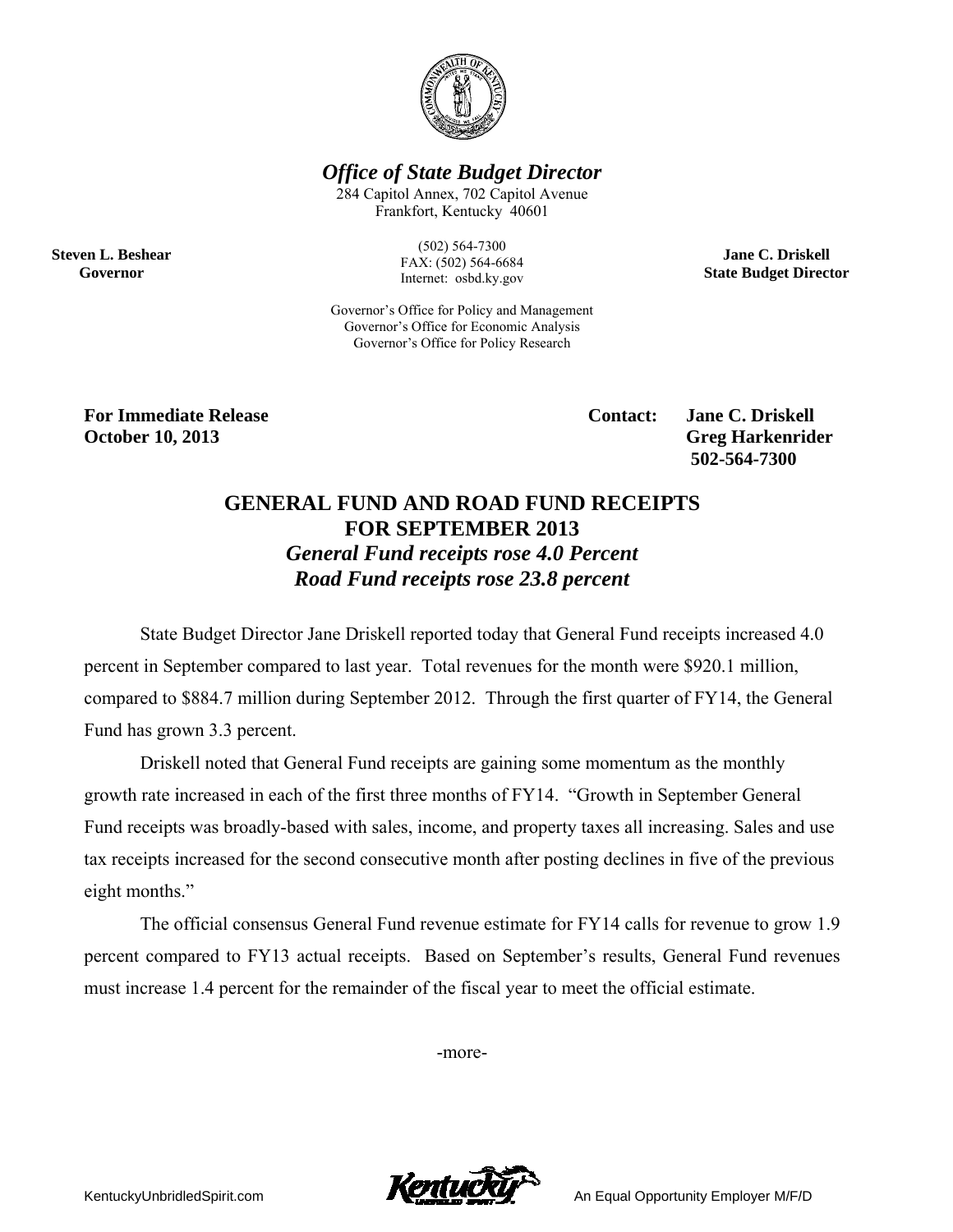Among the major accounts:

- Individual income taxes increased 4.1 percent on the strength of withholding and declaration payments. Year-to-date collections are up 3.3 percent.
- Sales tax revenues grew 2.8 percent in September and have increased 2.3 percent for the year.
- Corporation income tax increased 7.0 percent and has grown 33.4 percent in the first three months of the year.
- Cigarette taxes fell 4.2 percent and have declined 2.1 percent for the first three months of the fiscal year.
- Property taxes grew 22.8 percent in September but are down 15.1 percent for the year.
- Coal severance tax fell 20.3 percent. Receipts year-to-date are down 20.9 percent.
- Lottery revenues declined 5.7 percent to \$16.5 million. For the first quarter, collections are unchanged from last year.

 Road Fund receipts for September totaled \$137.2 million, an increase of 23.8 percent from September 2012 levels. The large rate of growth in September is more a function of weakness in last year's receipts than outstanding performance in the current month. Last September, motor fuels declined 3.0 percent, which is the only decline since May 2011. Total Road Fund collections for the month are in line with collections for four of the previous five months. The official Road Fund revenue estimate calls for a 5.1 percent increase in receipts for the entire fiscal year (FY14). Based on year-to-date collections, revenues must increase 3.3 percent for the remainder of the fiscal year to meet the estimate.

Among the accounts:

- Motor fuels grew 20.4 percent in September and have grown 11.2 percent for the year.
- Motor vehicle usage collections increased 31.3 percent. Year-to-date collections have grown 13.7 percent.
- License and privilege tax grew 20.1 percent in September. For the first quarter of the fiscal year, receipts are up 5.2 percent.
- Nontax receipts increased \$1.1 million in September but are down \$200,000 for the year.

-30-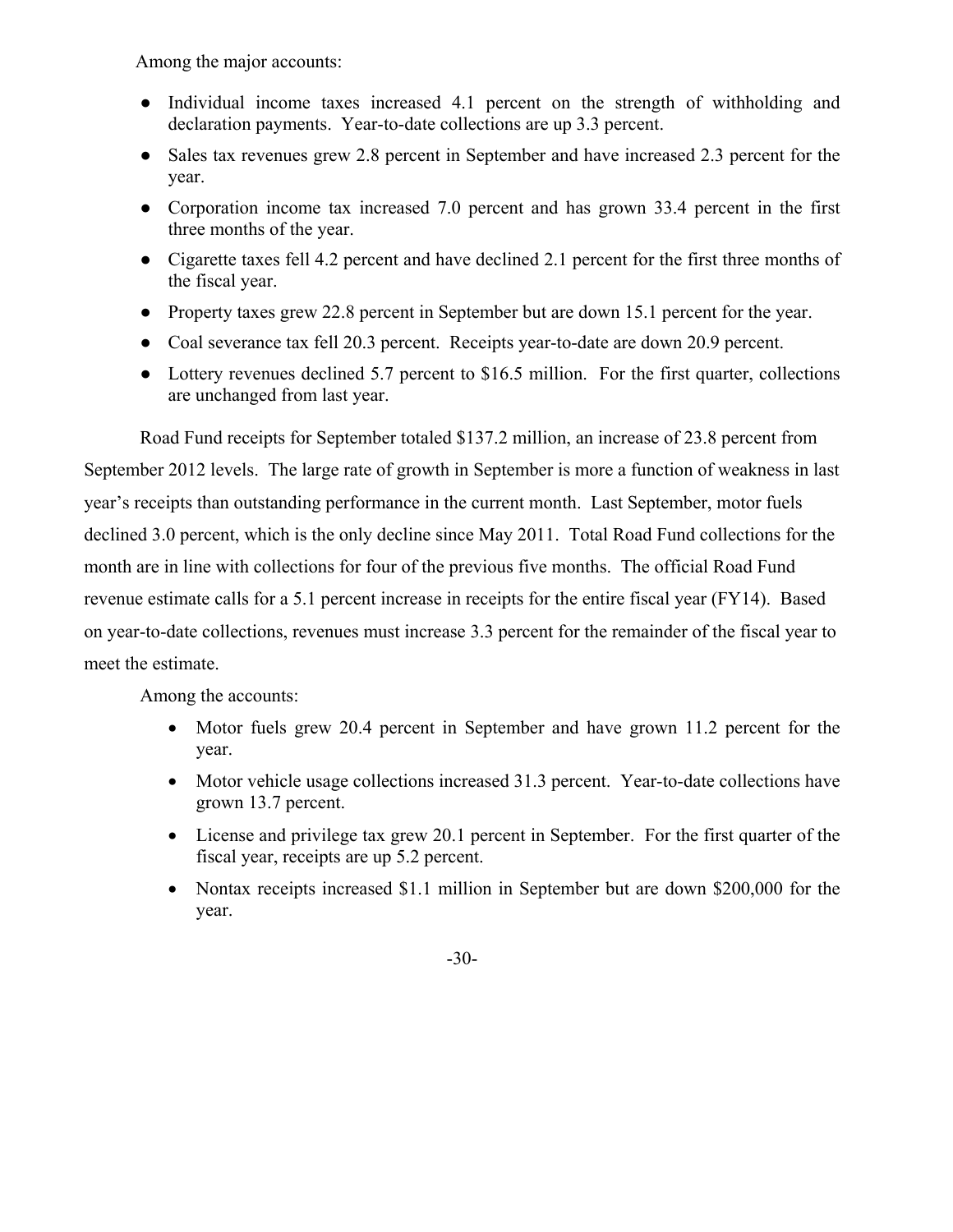## **KENTUCKY STATE GOVERNMENT REVENUE 1. GENERAL FUND REVENUE**

|                                      | <b>SEPTEMBER</b> |               |                | JULY THROUGH SEPTEMBER |                 |           |  |
|--------------------------------------|------------------|---------------|----------------|------------------------|-----------------|-----------|--|
|                                      | 2013             | 2012          | % Change       | FY 2014                | FY 2013         | % Change  |  |
| <b>TOTAL GENERAL FUND</b>            | \$920,089,098    | \$884,662,172 | 4.0%           | \$2,274,371,371        | \$2,200,997,313 | 3.3%      |  |
| Tax Receipts                         | \$898,318,884    | \$860,009.457 | 4.5%           | \$2,199,470,101        | \$2,124,964,740 | 3.5%      |  |
| Sales and Gross Receipts             | \$328,459,979    | \$321,020,677 | 2.3%           | \$925,913,669          | \$906,547,741   | $2.1\%$   |  |
| <b>Beer Consumption</b>              | 553,757          | 565,365       | -2.1%          | 1,645,641              | 1,729,884       | -4.9%     |  |
| Beer Wholesale                       | 4,918,986        | 4,822,099     | 2.0%           | 15,629,990             | 14,184,212      | 10.2%     |  |
| Cigarette                            | 19,437,463       | 20,280,035    | $-4.2%$        | 59,321,186             | 60,598,643      | $-2.1%$   |  |
| <b>Distilled Spirits Case Sales</b>  | 10,253           | 19,221        | -46.7%         | 31,410                 | 33,835          | $-7.2%$   |  |
| <b>Distilled Spirits Consumption</b> | 972,045          | 1,105,174     | $-12.0%$       | 3,017,521              | 3,015,552       | 0.1%      |  |
| <b>Distilled Spirits Wholesale</b>   | 2,629,214        | 2,468,760     | 6.5%           | 8,099,634              | 7.430.202       | 9.0%      |  |
| <b>Insurance Premium</b>             | 33,198,705       | 30,433,590    | 9.1%           | 33,549,607             | 30,626,987      | 9.5%      |  |
| Pari-Mutuel                          | 209,111          | 936,933       | $-77.7%$       | 832,213                | 1,435,748       | $-42.0%$  |  |
| Race Track Admission                 | 16,016           | 0             | ---            | 93,393                 | 80.617          | 15.8%     |  |
| Sales and Use                        | 257,906,214      | 250,983,035   | 2.8%           | 778,109,121            | 760,726,690     | 2.3%      |  |
| <b>Wine Consumption</b>              | 334,374          | 224,305       | 49.1%          | 778,066                | 666,152         | 16.8%     |  |
| Wine Wholesale                       | 1,199,661        | 1,199,869     | 0.0%           | 3,486,011              | 3,339,811       | 4.4%      |  |
| <b>Telecommunications Tax</b>        | 5,405,419        | 6,090,239     | $-11.2%$       | 15,983,293             | 17,099,416      | $-6.5%$   |  |
| <b>Other Tobacco Products</b>        | 1,668,480        | 1,890,259     | $-11.7%$       | 5,335,523              | 5,575,935       | $-4.3%$   |  |
| Floor Stock Tax                      | 281              | 1,793         | $-84.3%$       | 1,061                  | 4,057           | $-73.8%$  |  |
|                                      |                  |               |                |                        |                 |           |  |
| License and Privilege                | \$53,476,795     | \$51,551,714  | 3.7%           | \$114,780,056          | \$119,830,971   | $-4.2%$   |  |
| Alc. Bev. License Suspension         | 30,358           | 29.297        | 3.6%           | 86,192                 | 73,367          | 17.5%     |  |
| Coal Severance                       | 17,859,932       | 22,409,867    | $-20.3%$       | 51,328,611             | 64,922,357      | $-20.9%$  |  |
| <b>Corporation License</b>           | 15,494           | (172, 965)    | ---            | 257,638                | (494, 583)      |           |  |
| Corporation Organization             | 6,635            | 2,826         | 134.8%         | 8,215                  | 40,248          | $-79.6%$  |  |
| Occupational Licenses                | 9,439            | 5,920         | 59.4%          | 44,235                 | 14,995          | 195.0%    |  |
| Oil Production                       | 1,485,095        | 957,874       | 55.0%          | 3,452,773              | 2,550,783       | 35.4%     |  |
| Race Track License                   | 0                | 0             | ---            | 95,000                 | 95,000          | 0.0%      |  |
| <b>Bank Franchise Tax</b>            | 2,407,018        | (1,030,222)   | ---            | 1,179,658              | (1,064,417)     |           |  |
| <b>Driver License Fees</b>           | 50,257           | 57,969        | $-13.3%$       | 162,725                | 170,198         | $-4.4%$   |  |
| <b>Minerals Severance</b>            | 1,790,254        | 1,160,962     | 54.2%          | 4,620,982              | 3,523,589       | 31.1%     |  |
| <b>Natural Gas Severance</b>         | 1,316,065        | 853,049       | 54.3%          | 4,963,497              | 2,748,426       | 80.6%     |  |
| <b>Limited Liability Entity</b>      | 28,506,249       | 27,277,136    | 4.5%           | 48,580,532             | 47,251,009      | 2.8%      |  |
| Income                               | \$488,267,158    | \$466,267,464 | 4.7%           | \$1,081,972,066        | \$1,014,825,371 | 6.6%      |  |
| Corporation                          | 109,073,285      | 101,893,786   | 7.0%           | 150,708,356            | 112,946,738     | 33.4%     |  |
| Individual                           | 379,193,872      | 364,373,678   | 4.1%           | 931,263,710            | 901,878,633     | 3.3%      |  |
| Property                             | \$20,487,473     | \$16,681,195  | 22.8%          | \$55,813,418           | \$65,736,044    | $-15.1%$  |  |
| Building & Loan Association          | 0                | $\Omega$      | ---            | 5,753                  | 4,180           | 37.6%     |  |
| General - Real                       | 24,995           | (452, 517)    | $\overline{a}$ | 28,606                 | (292, 418)      |           |  |
| General - Tangible                   | 9,333,699        | 9,439,357     | $-1.1%$        | 28,874,841             | 28,198,052      | 2.4%      |  |
| Omitted & Delinquent                 | 6,260,374        | 6,469,087     | $-3.2%$        | 7,343,127              | 18,570,515      | $-60.5%$  |  |
| <b>Public Service</b>                | 4,609,431        | 959,358       | 380.5%         | 14,936,142             | 18,989,651      | $-21.3%$  |  |
| Other                                | 258,973          | 265,910       | $-2.6%$        | 4,624,949              | 266,063         | 1638.3%   |  |
| Inheritance                          | \$4,958,773      | \$2,727,502   | 81.8%          | \$13,634,679           | \$9,387,227     | 45.2%     |  |
| Miscellaneous                        | \$2,668,706      | \$1,760,905   | 51.6%          | \$7,356,213            | \$8,637,387     | $-14.8%$  |  |
| <b>Legal Process</b>                 | 1,527,859        | 1,756,007     | $-13.0%$       | 3,933,671              | 5,227,526       | $-24.8%$  |  |
| T. V. A. In Lieu Payments            | 1,140,847        | 4,898         | ---            | 3,422,542              | 3,409,861       | 0.4%      |  |
| Other                                | 0                | 0             |                | υ                      | 0               |           |  |
| <b>Nontax Receipts</b>               | \$21,550,083     | \$24,489,832  | -12.0%         | \$74,396,868           | \$75,514,838    | $-1.5%$   |  |
| <b>Departmental Fees</b>             | 1,510,875        | 2,807,835     | -46.2%         | 3,652,228              | 5,850,096       | $-37.6%$  |  |
| <b>PSC Assessment Fee</b>            | 242,287          | 4,258         | 5589.8%        | 14,249,716             | 13,073,529      | 9.0%      |  |
| Fines & Forfeitures                  | 2,046,080        | 2,300,273     | $-11.1%$       | 6,209,984              | 8,284,846       | $-25.0%$  |  |
| Income on Investments                | (91, 242)        | (1,652,626)   |                | (156,001)              | 1,175,263       | $-113.3%$ |  |
| Lottery                              | 16,500,000       | 17,500,000    | $-5.7%$        | 48,500,000             | 48,500,000      | $0.0\%$   |  |
| Sale of NO <sub>x</sub> Credits      | 19,375           | 0             | ---            | 39,000                 | 6,500           | 500.0%    |  |
| Miscellaneous                        | 1,322,709        | 3,530,092     | $-62.5%$       | 1,901,942              | (1,375,396)     |           |  |
| <b>Redeposit of State Funds</b>      | \$220,130        | \$162,882     | 35.1%          | \$504,401              | \$517,735       | $-2.6%$   |  |